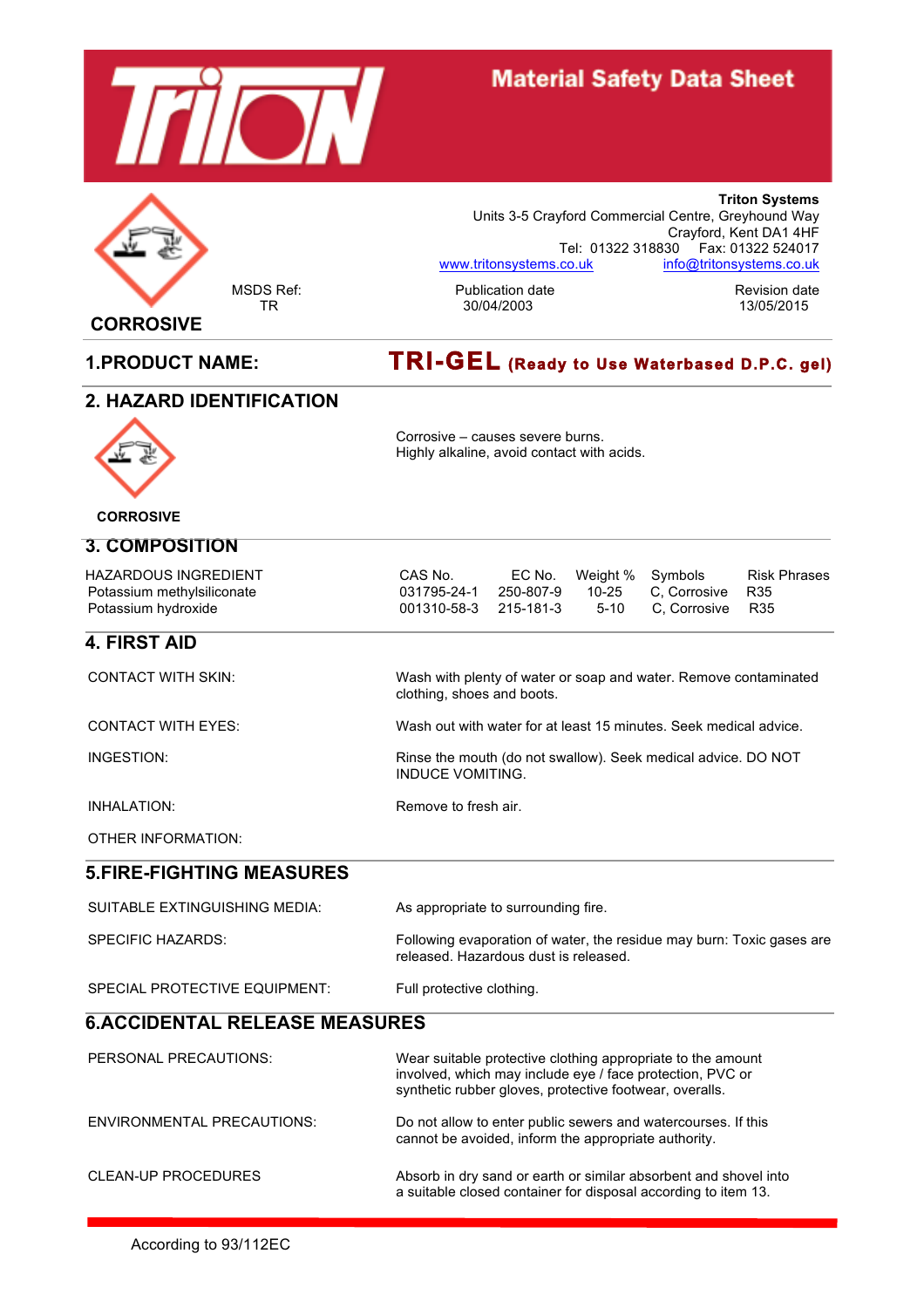

#### **7.HANDLING AND STORAGE**

HANDLING PRECAUTIONS Material should only be handled by trained personnel. Wear suitable protective clothing according to item 8.

STORAGE INFORMATION Protect from frost. Keep containers tightly closed in a cool place. Do not mix or store in galvanised or light metal containers. Avoid contact with acids.

## **8.EXPOSURE CONTROLS/PERSONAL PROTECTION**



Wear goggles or face shield, PVC or synthetic rubber gloves, protective footwear, and overalls. It is advisable to wear a suitable head covering and to apply a barrier cream (water-resistant type). Wash before meals; shower or bathe after work. Do not smoke whilst handling the product. Do not wear contaminated clothing.

Potassium hydroxide: OES: 2mg/m<sup>3</sup> - (short-term exposure limit – 15 minute reference period)

# **9.PHYSICAL AND CHEMICAL PROPERTIES**

| Appearance                         | Colourless to<br>Yellowish Gel        | <b>Oxidising Properties</b>  | None                            |
|------------------------------------|---------------------------------------|------------------------------|---------------------------------|
| Odour                              | Sweetish                              | Vapour Pressure              | 2.3 Kpa @ 20°C                  |
| pH                                 | $12 - 13$                             | Relative density             | 1.17 $(15^{\circ}C)$            |
| <b>Boiling Point</b>               | Not Relevant                          | <b>Bulk density</b>          | Not Relevant                    |
| <b>Melting Point</b>               | May crystallise at low<br>temperature | <b>Viscosity</b>             | Thixotropic gel                 |
| <b>Flash Point</b>                 | None                                  | Solubility                   | Mischible with water            |
| Flammability /<br>autoflammability | Not Relevant                          | <b>Partition Coefficient</b> | No data                         |
| Explosive properties               | Not Explosive                         | Other data                   | Slowly attacks light<br>metals. |

| Colourless to<br>Yellowish Gel        | <b>Oxidising Properties</b>  | None                            |
|---------------------------------------|------------------------------|---------------------------------|
| Sweetish                              | Vapour Pressure              | 2.3 Kpa @ 20°C                  |
| $12 - 13$                             | Relative density             | $1.17(15^{\circ}C)$             |
| Not Relevant                          | <b>Bulk density</b>          | Not Relevant                    |
| May crystallise at low<br>temperature | <b>Viscosity</b>             | Thixotropic gel                 |
| None                                  | Solubility                   | Mischible with water            |
| Not Relevant                          | <b>Partition Coefficient</b> | No data                         |
| Not Explosive                         | Other data                   | Slowly attacks light<br>metals. |

# **10.STABILITY/REACTIVITY**

| STABILITY:           | Stable under normal conditions of use.                                    |
|----------------------|---------------------------------------------------------------------------|
| CONDITIONS TO AVOID: | The product is a strong alkali which reacts violently with acids.         |
| MATERIALS TO AVOID:  | Zinc, aluminium (slowly liberates hydrogen). Ammonium salts<br>(ammonia). |

## **11.TOXICOLOGICAL INFORMATION**

Acute toxicity: no data known. The high alkalinity of the preparation renders it corrosive. It causes severe burns.

Ingestion may cause nausea and extreme discomfort.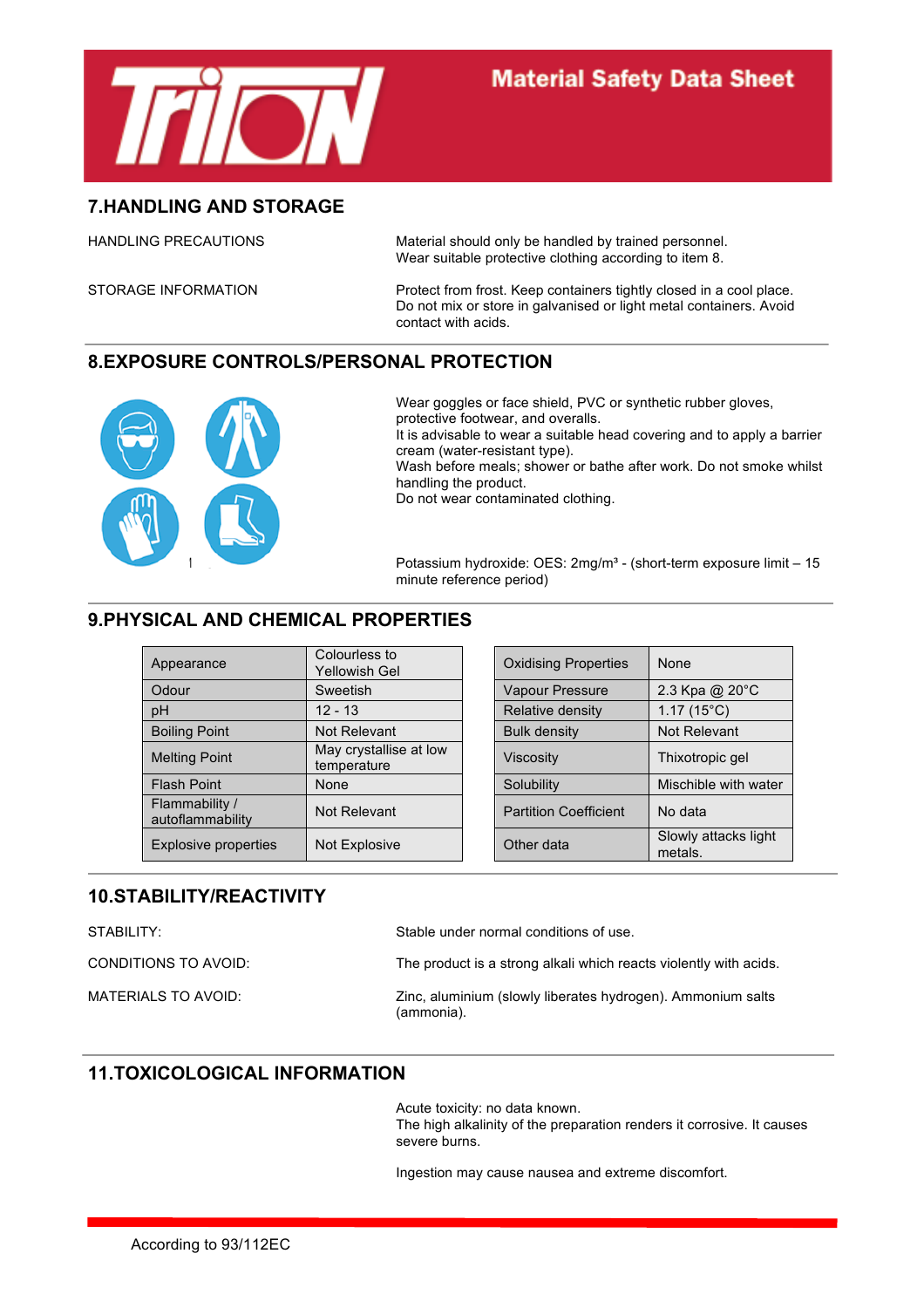

#### **12.ECOLOGICAL INFORMATION**

| MOBILITY:      | The water-miscibility of the product suggests that it is likely to leach<br>from soil into groundwater. There is no available data on<br>sorption/desorption. |
|----------------|---------------------------------------------------------------------------------------------------------------------------------------------------------------|
| DEGRADABILITY: | Biotic and abiotic degradation are likely to be slow. No data on<br>persistence.                                                                              |
| ACCUMULATION:  | There is no evidence for bioaccumulation or biomagnification.                                                                                                 |
| ECOTOXICITY:   | No data.                                                                                                                                                      |
|                |                                                                                                                                                               |

## **13.DISPOSAL CONSIDERATIONS**

| DISPOSAL OF PRODUCT:   | Chemical residues are normally regarded as Special Waste. Dispose<br>of in accordance with local and national regulations.                                                       |
|------------------------|----------------------------------------------------------------------------------------------------------------------------------------------------------------------------------|
| DISPOSAL OF PACKAGING: | Uncleaned packaging should be treated as for the product. If<br>thoroughly rinsed, it may be treated as general waste for incineration<br>or landfill, according to regulations. |

## **14. TRANSPORT INFORMATION**

INTERNATIONAL REGULATIONS

| RAIL/ROAD (RID/ADR): |                           |                                                          |
|----------------------|---------------------------|----------------------------------------------------------|
|                      | UN No.                    | 3266                                                     |
|                      | Class                     | 8                                                        |
|                      | Item No.                  | 56b                                                      |
|                      | Hazard Identification No. | 80                                                       |
|                      | Labelling:                | 8 Corrosive                                              |
|                      | Packaging Group:          | Н                                                        |
|                      | Proper Shipping Name:     | Corrosive Liquid, Basic, Inorganic, N.O.S.               |
|                      |                           | Contains Potassium Methylsiliconate/Potassium Hydroxide. |
|                      | Marine Pollutant:         | No.                                                      |

## **15. REGULATORY INFORMATION**

CLASSIFICATION Corrosive (C)

LABEL INFORMATION

CONTAINS POTASSIUM HYDROXIDE.

R35: CAUSES SEVERE BURNS. S26: IN CASE OF CONTACT WITH EYES, RINSE IMMEDIATELY with plenty of water and seek medical advice. S35: THIS MATERIAL AND ITS CONTAINER MUST BE DISPOSED OF IN A SAFE WAY. S36/37/39: WEAR SUITABLE PROTECTIVE CLOTHING, GLOVES AND EYE/FACE PROTECTION. S45: IN CASE OF ACCIDENT OR IF YOU FEEL UNWELL seek medical advice immediately (show the label where possible.

Refer to other relevant legislation such as the Health and Safety at Work etc Act (HSWA), the Control of Substances Hazardous to Health Regulations (COSHH), the Environment Protection Act and the Control of Pollution Act.

The information contained in this safety data sheet does not constitute the user's own assessment of workplace risk as required by health and safety legislation.